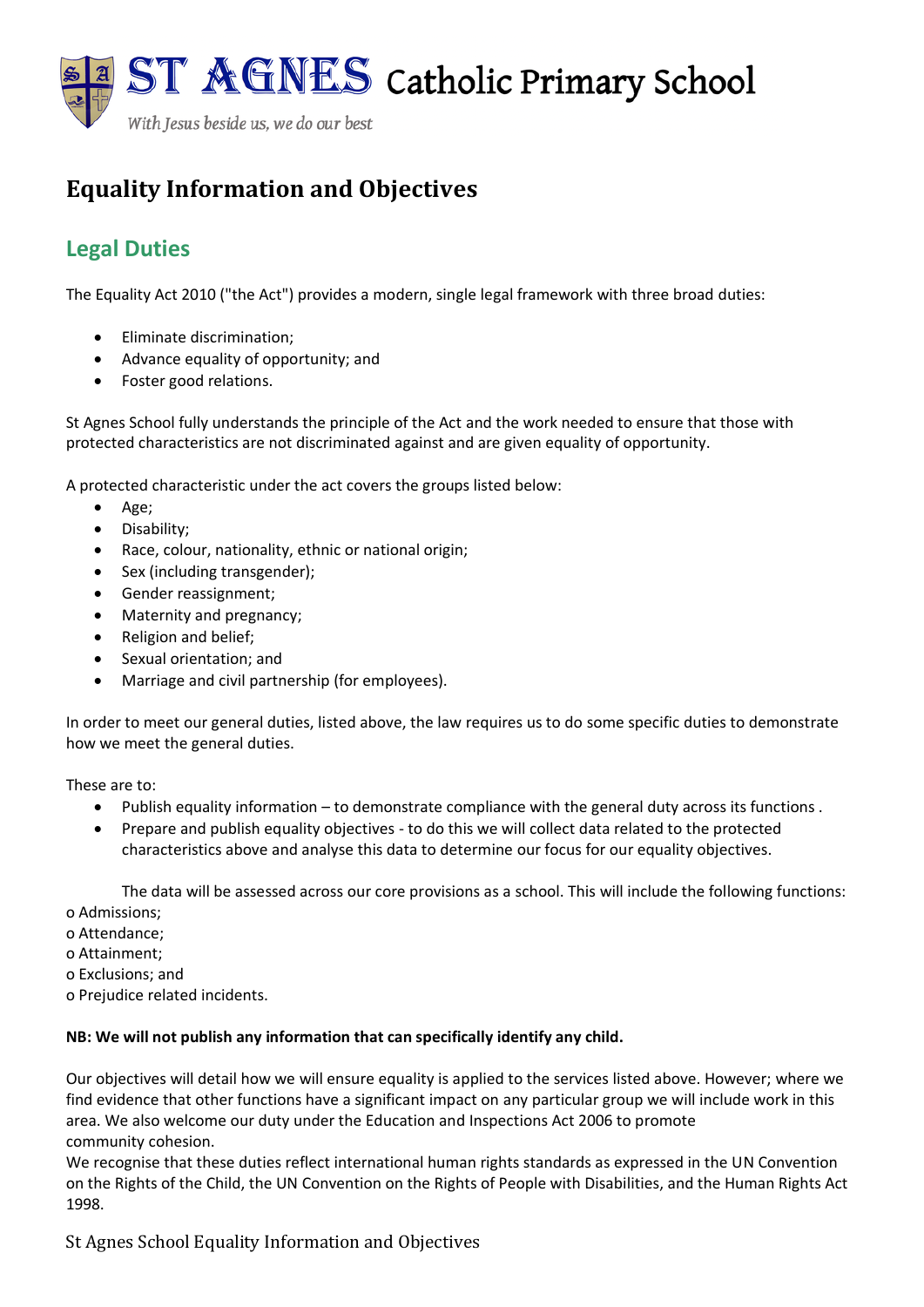With Jesus beside us, we do our best

# **Our Policy:**

St Agnes School's Equality Information and Objectives Policy draws together all previous equality legislation and details how the school is fulfilling the requirements of the Act.

In fulfilling our legal obligations we will be guided by seven core statements:

- Statement 1: All learners are of equal value.
- Statement 2: We recognise, welcome and respect diversity.
- Statement 3: We foster positive attitudes and relationships, and a shared sense of belonging.
- Statement 4: We observe good equalities practice, including staff recruitment, retention and development
- Statement 5: We aim to reduce and remove existing inequalities and barriers.
- Statement 6: We consult and involve widely
- Statement 7: We strive to ensure that society will benefit.

**In adhering to our school ethos, we believe that 'with Jesus beside us we will do our best'.**

# **Addressing Prejudice Related Incidents:**

St Agnes school is opposed to all forms of prejudice and we recognise that children and young people who experience any form of prejudice related discrimination may fare less well in the education system. We provide both our pupils and staff with an awareness of the impact of prejudice in order to prevent any incidents. If incidents still occur we address them immediately and report them to the Local Authority using their guidance material. The Local Authority may provide some support.

## **Responsibility**

We believe that promoting Equality is the responsibility of everyone in the school community:

| <b>School Community</b> | <b>Responsibility</b>                                                                                                                                                                                                                                                                                                                                                                                                                       |
|-------------------------|---------------------------------------------------------------------------------------------------------------------------------------------------------------------------------------------------------------------------------------------------------------------------------------------------------------------------------------------------------------------------------------------------------------------------------------------|
| <b>St Agnes School</b>  | Involving and engaging the whole school community in identifying and                                                                                                                                                                                                                                                                                                                                                                        |
| <b>Governing Body</b>   | understanding equality barriers and in the setting of objectives to                                                                                                                                                                                                                                                                                                                                                                         |
|                         | address these. The Governing Body will also agree the Equality                                                                                                                                                                                                                                                                                                                                                                              |
|                         | Statement and objectives.                                                                                                                                                                                                                                                                                                                                                                                                                   |
| <b>Head teacher</b>     | As above including:                                                                                                                                                                                                                                                                                                                                                                                                                         |
|                         | Promoting key messages to staff, parents and pupils about equality<br>and what is expected of them and can be expected from the school in<br>carrying out its day to day duties. Ensuring that the whole school<br>community receives adequate training to meet the need of delivering<br>equality, including pupil awareness. Ensure that all staff are aware of<br>their responsibility to record and report prejudice related incidents. |
| <b>Senior</b>           | To support the Head as above.                                                                                                                                                                                                                                                                                                                                                                                                               |
| <b>Management Team</b>  | Ensure fair treatment and access to services and opportunities. Ensure<br>that all staff are aware of their responsibility to record and report<br>prejudice related incidents.                                                                                                                                                                                                                                                             |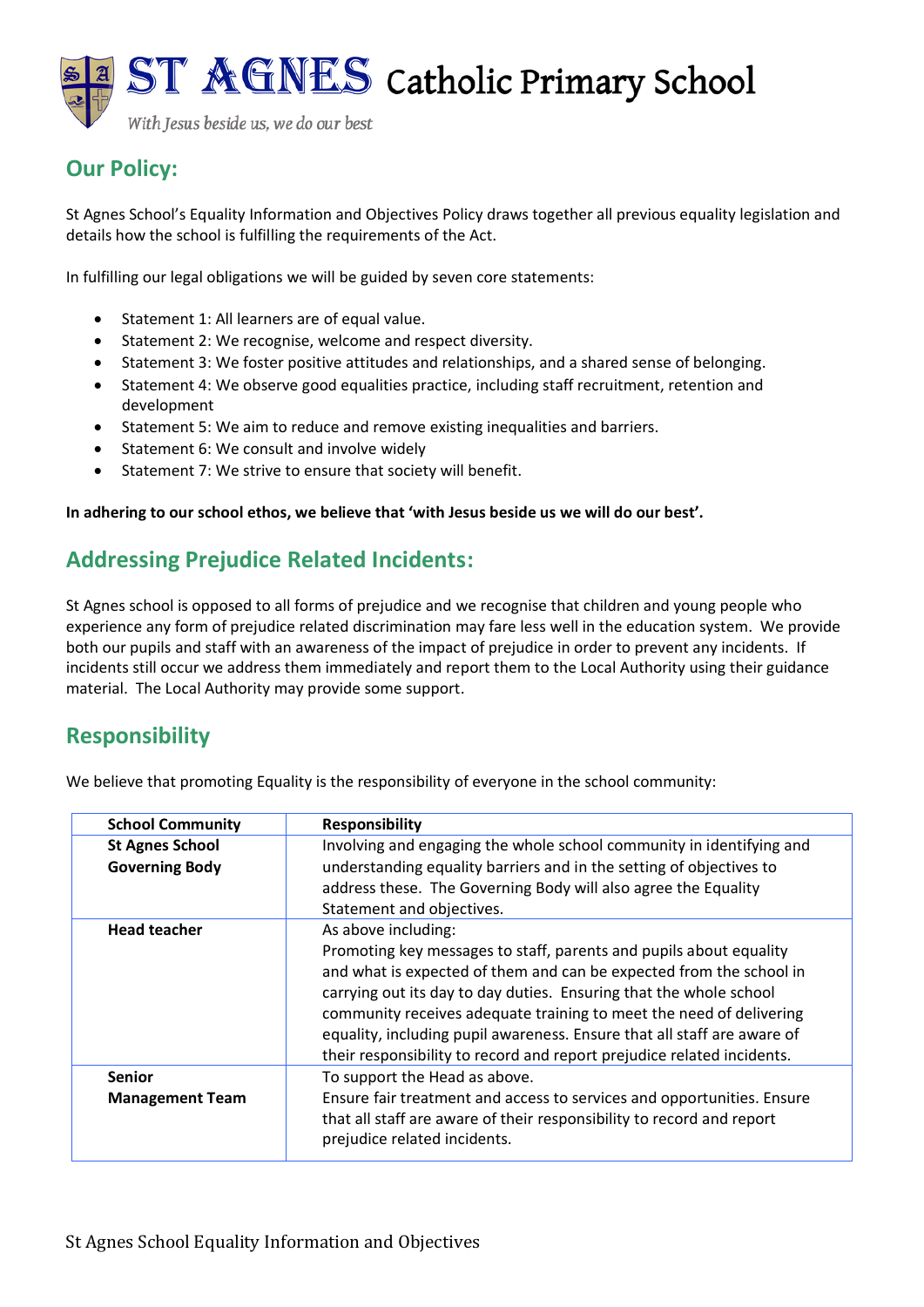



| <b>School Community</b>                  | <b>Responsibility</b>                                                                                                                                                                                                                                                                                                                                                                      |
|------------------------------------------|--------------------------------------------------------------------------------------------------------------------------------------------------------------------------------------------------------------------------------------------------------------------------------------------------------------------------------------------------------------------------------------------|
| <b>Teaching Staff</b>                    | Help in delivering the right outcomes for pupils.<br>Uphold the commitment made to pupils and parents/carers on how<br>they can be expected to be treated.<br>Design and deliver an inclusive curriculum<br>Ensure that you are aware of your responsibility to record and report<br>prejudice related incidents.                                                                          |
| <b>Non Teaching Staff</b>                | Support the school and the governing body in delivering a fair and<br>equitable service to all stakeholders<br>Uphold the commitment made by the head teacher on how pupils<br>and parents/carers can be expected to be treated<br>Support colleagues within the school community.<br>Ensure that you are aware of your responsibility to record and report<br>prejudice related incidents |
| <b>Parents</b>                           | Take an active part in identifying barriers for the school community<br>and in informing the governing body of actions that can be taken to<br>eradicate these<br>Take an active role in supporting and challenging the school to achieve<br>the commitment given to the school community in tackling inequality<br>and achieving equality of opportunity for all.                         |
| <b>Pupils</b>                            | Support the school to achieve the commitment made to tackling<br>inequality.<br>Uphold the commitment made by the head teacher on how pupils and<br>parents/carers, staff and the wider school community can be expected<br>to be treated.                                                                                                                                                 |
| <b>Local Community</b><br><b>Members</b> | Take an active part in identifying barriers for the school community<br>and in informing the governing body of actions that can be taken to<br>eradicate these<br>Take an active role in supporting and challenging the school to achieve<br>the commitment made to the school community in tackling inequality<br>and achieving equality of opportunity for all.                          |

We will ensure that the whole school community is aware of the Equality & Diversity Statement and our published equality information and objectives by publishing them on our school website – www.stagnesprimary.co.uk

### **Breaches**

Breaches to this statement will be dealt with in the same ways that breaches of other school policies are dealt with, as determined by the head teacher and governing body.

# **Monitor and Review**

Every three years, we will review our objectives in relation to any changes in our school profile. Our objectives will sit in our overall school improvement plan and therefore will be reviewed as part of this process.

Date Approved:………………………………..

Date to be reviewed:……………………………..

St Agnes School Equality Information and Objectives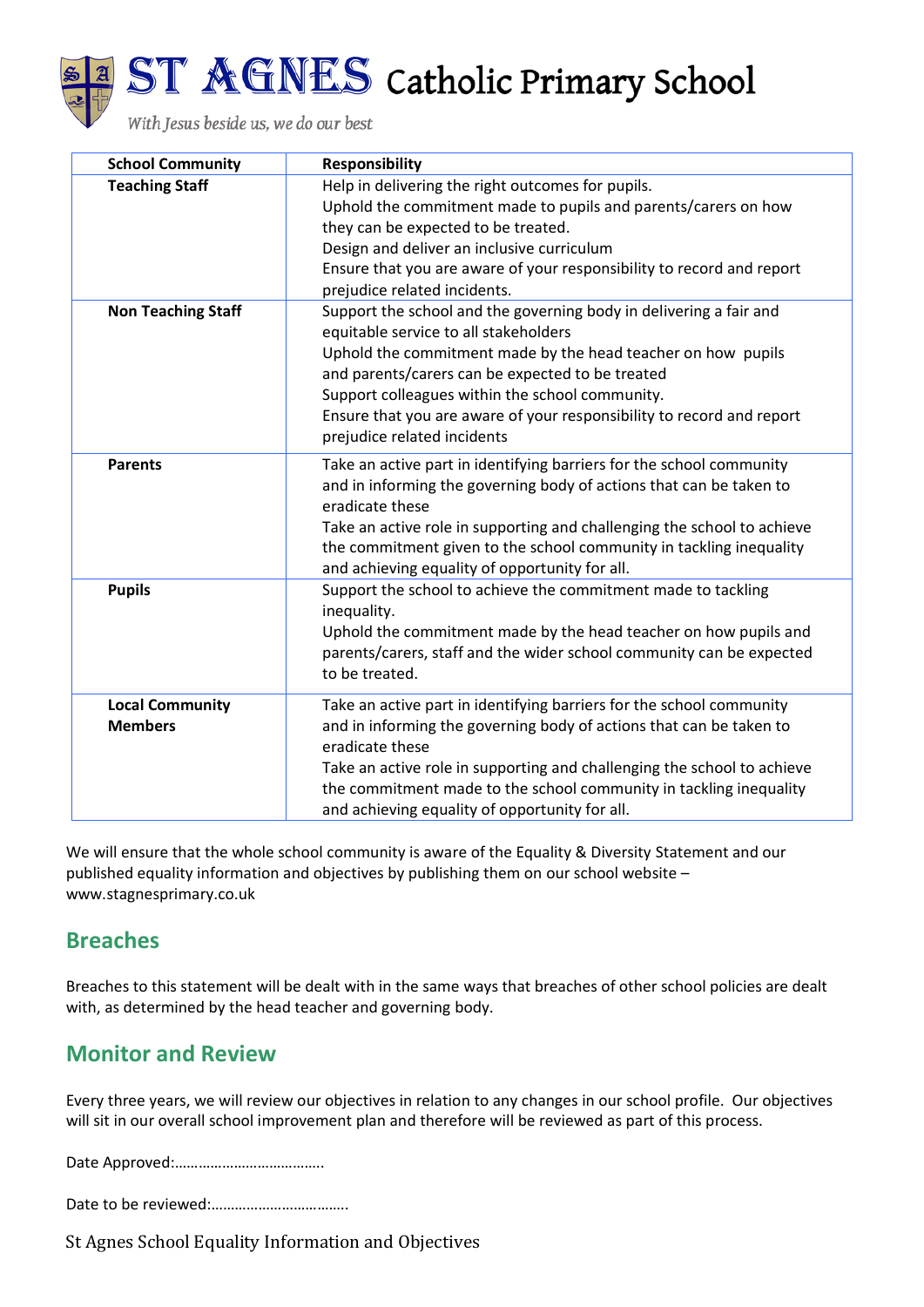With Jesus beside us, we do our best

# **Briefing for Governing Bodies and School Staff**

### **What is the Equality Act 2010?**

The Equality Act 2010 is a new law which protects people from discrimination. It replaces all previous, separate equality laws including the Disability Discrimination Act, Race Relations Act and many others.

### **Why change?**

Having one law on Equality helps people to better understand their and other people's rights, and how they should expect to be treated.

Equality: does not mean treating everyone the same, it means treating people fairly, with respect, having reg for their rights and wishes. Sometimes this means giving people extra help so they have the same chances.

### **Public Sector Equality Duty**

Previous equality duties involved schools producing separate polices and action plans for race, disability and gender. The new Equality Act introduces a single equality duty for all public sector organisations including schools, this is known as the 'public sector equality duty'.

The public sector duty requires all schools to show how they are meeting the aims of the Equality Act by giving 'due regard' to the need to:

- **Eliminate Unlawful Discrimination**, harassment, victimisation and any other conduct prohibited by the Act
- **EXTED Advance Equality of Opportunity**, between persons who share a relevant protected characteristic and persons who do not share it
- **E** Foster Good Relations between persons who share a relevant protected characteristic and persons who do not share it

Specifically to:

- Remove or minimise disadvantages suffered by persons who share a relevant protected characteristic that are connected to that characteristic
- Take steps to meet the needs of persons who share a relevant protected characteristic that are different from the needs of persons who do not share it
- Encourage persons who share a relevant protected characteristic to participate in public life or in any other activity which participation by such persons is disproportionately low

### **Protected Characteristics?**

The Equality Act protects the same groups of people that were covered by previous equality legislation, but these groups are now referred to as 'protected characteristics'. The following is a list of the protected characteristics that must be covered by schools:

St Agnes School Equality Information and Objectives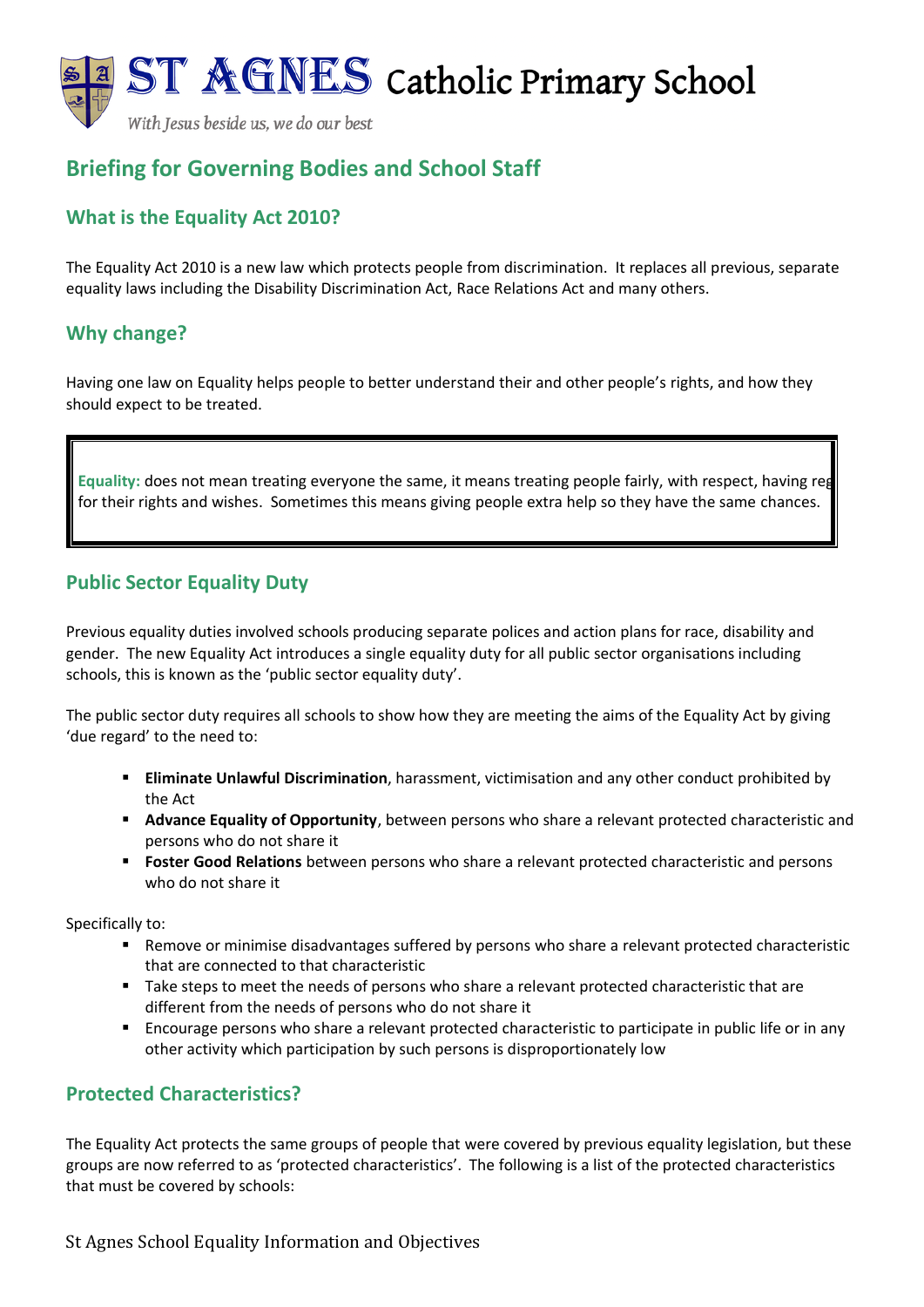

With Jesus beside us, we do our best

- Disability
- Gender Reassignment
- Pregnancy and maternity
- Race
- Religion or belief
- Sex (referred to previously as gender)
- Sexual Orientation

The protected characteristic of 'Age' and 'Marriage/ Civil Partnerships applies to schools as employers, but not with regard to the treatment of pupils or prospective pupils.

### **What does this mean for school governing bodies?**

The Act covers all aspects of school life which are to do with how a school treats its pupils and prospective pupils, and their parents and carers; how it treats its employees; and how it treats members of the local community. The Act makes it unlawful to discriminate against an individual accessing education provision. A school must not discriminate against a pupil with regards to:

- Admissions
- Provision of education
- Access to any benefit, facility or service
- Exclusions

It is also unlawful for a school to harass or victimise a pupil in relation to any complaints of discrimination.

### **What do schools have to do?**

Schools and other public sector organisations have two sets of specific duties which they must achieve to show that they are meeting their duty, they must:

- publish information which demonstrates their compliance with the duty to have due regard for the three aims of the general duty.
- **•** prepare and publish specific and measurable objectives which they will pursue over the coming years to achieve the three aims

# **School governing bodies should work closely with the whole school community to:**

- Evaluate how well the school is already achieving the three aims of the general duty across all of the protected characteristics;
- Identify where there are gaps and prioritise these for actions identifying at least 3 measurable 'equality objectives' to focus on over the next 3 years;
- Develop a 'Single Equality' Statement, detailing all protected characteristics, and making clear the schools responsibilities under the Act, it's commitment and what it will do to achieve 'equality of opportunity' for the whole school community.
- To assist schools with the work outlined above Warwickshire County Council has developed a set of documents including this briefing, one for parents/carers and one for pupils.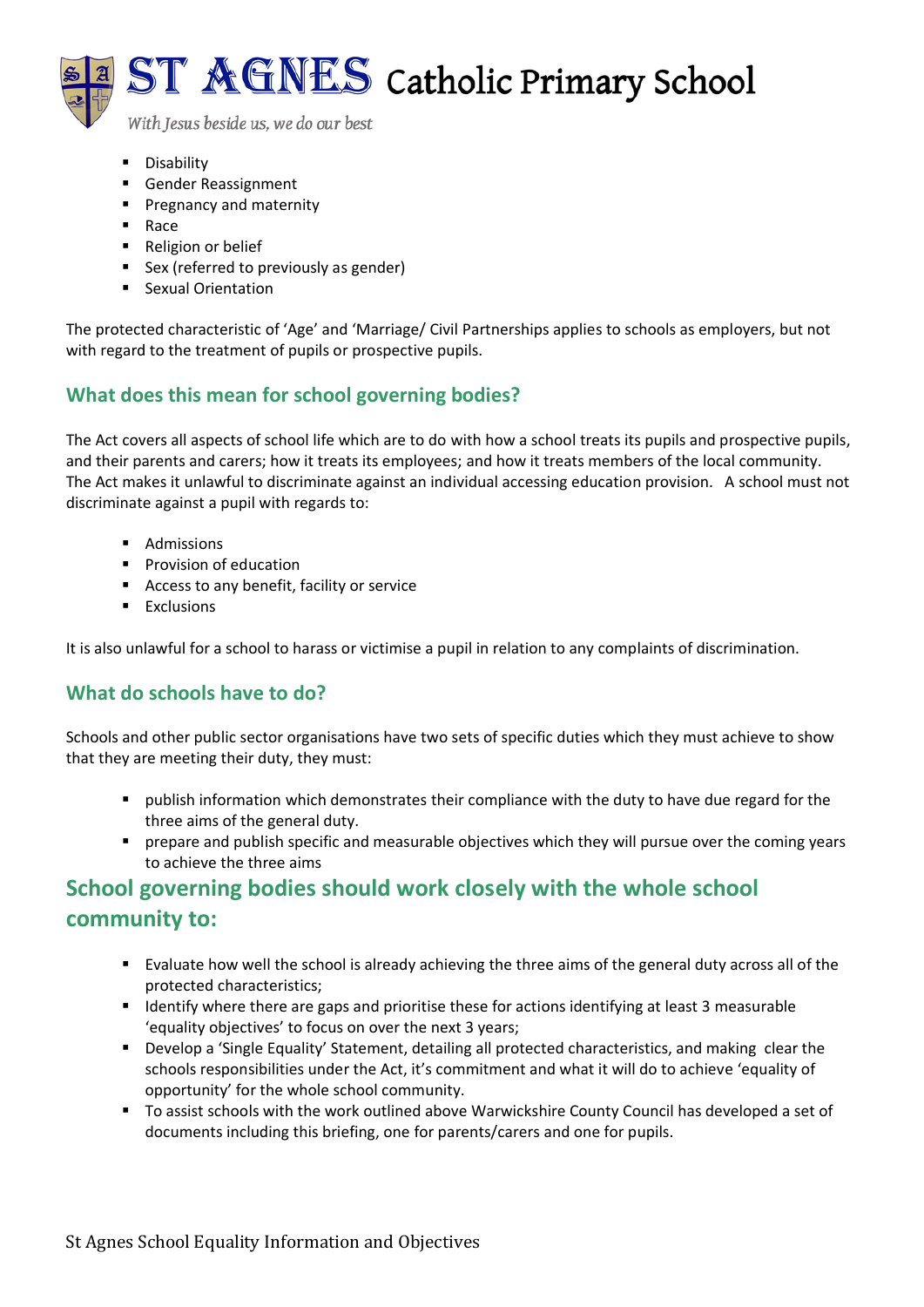

With Jesus beside us, we do our best

**Direct Discrimination** occurs when a person treats another person differently than they treat or would treat another person because of a 'protected characteristic'.

Discrimination arising from disability can happen if a person is treated unfairly because of something that results from, or is connected with their disability.

**Example:** A pupil with cerebral palsy who is a wheelchair user is told she will be unable to attend a school trip to a local theatre which is showing a play that she is currently studying in English. This is because the building is not wheelchair accessible. The pupil and her parents are aware that the play is also on at a theatre in a nearby city which is accessible but the school does not look into this option. This is likely to be discrimination arising from a disability.

**Unlike all other protected characteristics, treating a disabled person more favourably than a non-disabled person, because of their disability, is allowed under the act.** 

**Example:** A school provides extra lessons to a disabled pupil who has missed lessons because of attendance at medical appointments relating to their disability.

#### **Further Examples of Direct discrimination**

**Example 1:** A teacher at a school lets children know that there will be football trials for the school football team. The teacher states that the trails will only be open to male pupils. A female pupil wishes to take part in the trials but is told that she cannot. This is the only football team in the school.

The teachers' actions mean that the female pupil has been treated less favourably because of the protected characteristic 'sex', and as a result this is unlawful direct discrimination.

**Example 2:** A pupil is unsuccessful in gaining a place at a Catholic primary school because his parents are a gay couple. This is direct 'sexual orientation' discrimination by association because of the boy's association with his parents.

#### **Indirect Discrimination**

Indirect discrimination can occur when a school applies what is felt to be a general policy or practice which puts pupils sharing a protected characteristic at a particular disadvantage.

**Example of Indirect Discrimination:** A school instigates a policy that no jewellery should be worn. A young woman of the Sikh religion is asked to remove her Kara bangle in line with this policy, although the young women explains that she is required by her religion to wear the bangle. This could be unlawful indirect discrimination on the grounds of religion and belief.

A schools attendance reward policy, awards for 100% attendance. On the surface this seems fair however a child with Cystic Fibrosis could never achieve 100%. Again if the reward is a trip to a theme park a child with Cystic Fibrosis could never achieve this reward.

**Further information on the Equality Act can be found at:** <http://homeoffice.gov.uk/equalities/equality-act/> [http://www.education.gov.uk/schools/leadership/governance/guidetothelaw/b0065507/gttl/equal](http://www.education.gov.uk/schools/leadership/governance/guidetothelaw/b0065507/gttl/equal-opportunities-and-governors)[opportunities-and-governors](http://www.education.gov.uk/schools/leadership/governance/guidetothelaw/b0065507/gttl/equal-opportunities-and-governors)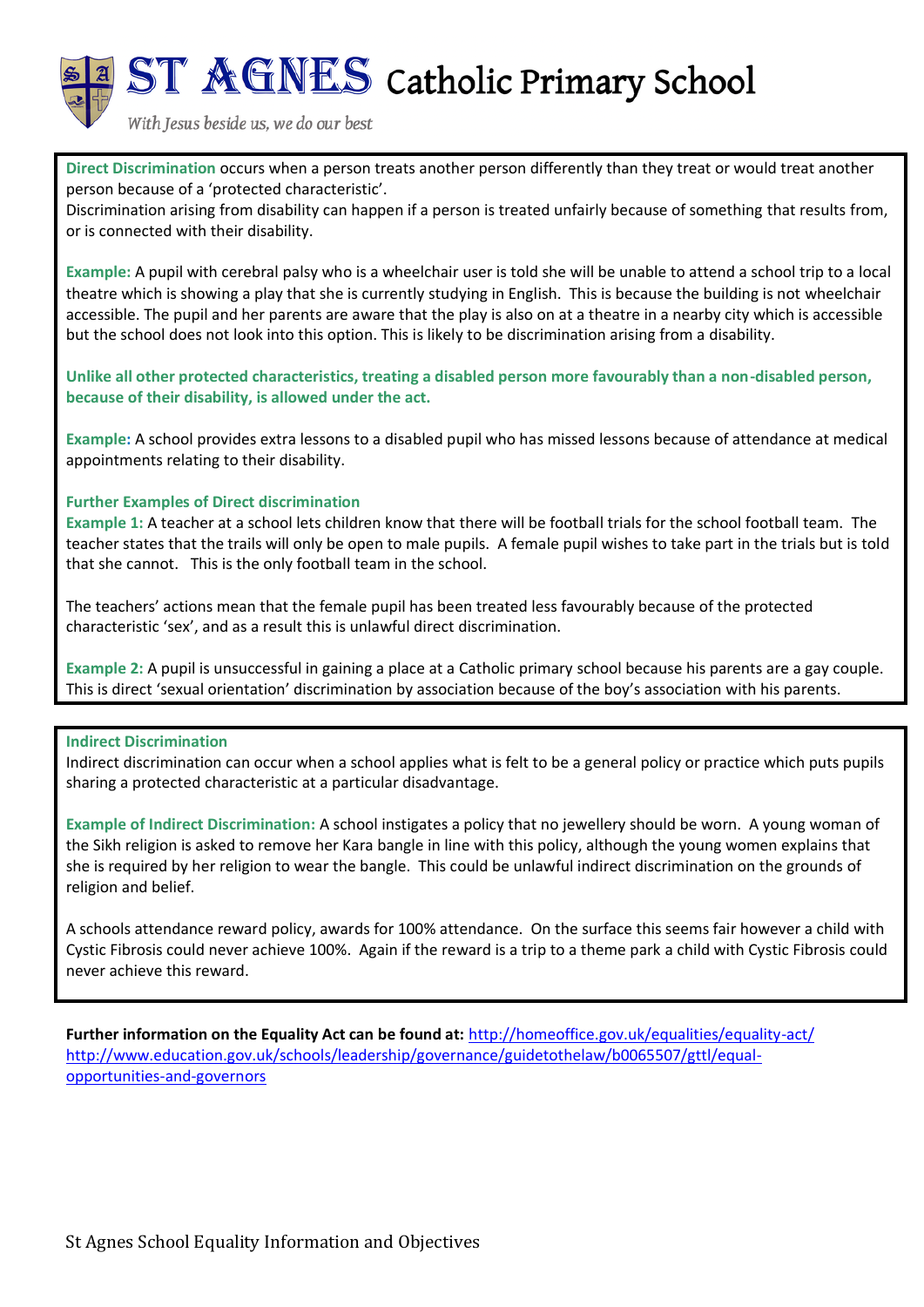With Jesus beside us, we do our best

# **Equality Act 2010 Briefing – For Parents & Carers**

# **What is the Equality Act 2010?**

The Equality Act 2010 is a new law which protects people from discrimination. It replaces all previous, separate equality laws including the Disability Discrimination Act, Race Relations Act and many others.

# **Why change?**

Having one law on Equality helps people to better understand theirs and other people's rights, and how they should expect to be treated.

**Equality**: does not mean treating everyone the same, it means treating people fairly, with respect, having regard for their rights and wishes. Sometimes this means giving people extra help so they have the same chances.

**Direct Discrimination** occurs when a person treats another person differently than they treat or would treat another person because of a 'protected characteristic'.

Discrimination arising from disability can happen if a person is treated unfairly because of something that results from, or is connected with their disability.

**Example:** A pupil with cerebral palsy who is a wheelchair user is told she will be unable to attend a school trip to a local theatre which is showing a play that she is currently studying in English. This is because the building is not wheelchair accessible. The pupil and her parents are aware that the play is also on at a theatre in a near by city which is accessible but the school does not look into this option. This is likely to be discrimination arising from a disability.

**Unlike all other protected characteristics, treating a disabled person more favourably than a non-disabled person, because of their disability, is allowed under the act.** 

<sup>1</sup>**Example:** A school provides extra lessons to a disabled pupil who has missed lessons because of attendance at medical appointments relating to their disability.

#### **Further Examples of Direct discrimination**

**Example 1:** A teacher at a school lets children know that their will be football trials for the school football team. The teacher states that the trails will only be open to male pupils. A female pupil wishes to take part in the trials but is told that she cannot. This is the only football team in the school.

The teachers' actions mean that the female pupil has been treated less favourably because of the protected characteristic 'sex', and as a result this is unlawful direct discrimination.

**Example 2:** A pupil is unsuccessful in gaining a place at a Catholic primary school because his parents are a gay couple. This is direct 'sexual orientation' discrimination by association because of the boy's association with his parents.

<sup>&</sup>lt;sup>1</sup> All Examples are taken and in some cases have been amended, from the Draft Code of Practice: Schools in England & Wales Consultation January 2011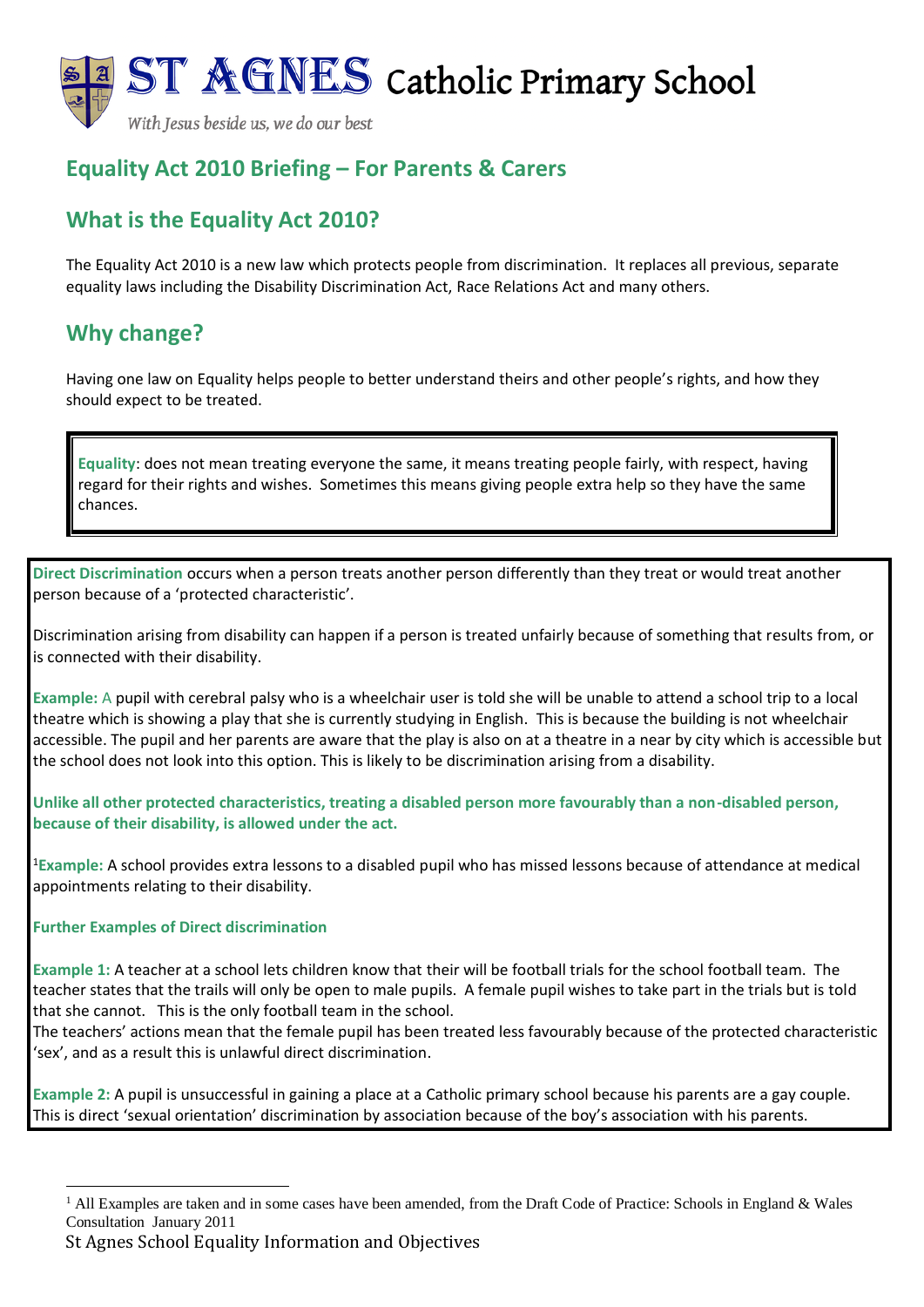

With Jesus beside us, we do our best

#### **Indirect Discrimination**

Indirect discrimination can occur when a school applies what is felt to be a general policy or practice which puts pupils sharing a protected characteristic at a particular disadvantage.

**Example of Indirect Discrimination:** A school instigates a policy that no jewellery should be worn. A young woman of the Sikh religion is asked to remove her Kara bangle in line with this policy, although the young women explains that she is required by her religion to wear the bangle. This could be unlawful indirect discrimination on the grounds of religion and belief.

### **Protected Characteristics?**

The Equality Act protects the same groups of people that were covered by previous equality legislation, but these groups are now referred to as 'protected characteristics'. The following is a list of the protected characteristics covered by schools:

- Disability
- Gender Reassignment
- Pregnancy and maternity
- **Race**
- Religion or belief
- Sex
- Sexual Orientation

# **What does this mean for schools?**

The Act covers all aspects of school life which are to do with how a school treats its pupils and prospective pupils, and their parents and carers; how it treats its employees; and how it treats members of the local community.

A school must not discriminate against a pupil with regard to:

- Admissions
- Provision of education
- Access to any benefit, facility or service
- **Exclusions**
- It is also unlawful for a school to harass or victimise a pupil.

## **What do schools have to do?**

All schools, across all 'protected characteristics', have to give due regard to the need to:

- Eliminate Unlawful Discrimination
- Advance Equality of Opportunity
- Foster Good Relations

Schools will have to demonstrate that they are doing this across all areas and should have a written statement of intent. This should include working with parents, carers, pupils and staff to understand issues/barriers in school, and how to resolve them.

### **How can parents and carers raise issues or concerns?**

If a parent or carer feels that their child is being treated unfairly then they must follow the schools complaints process in the first instance.